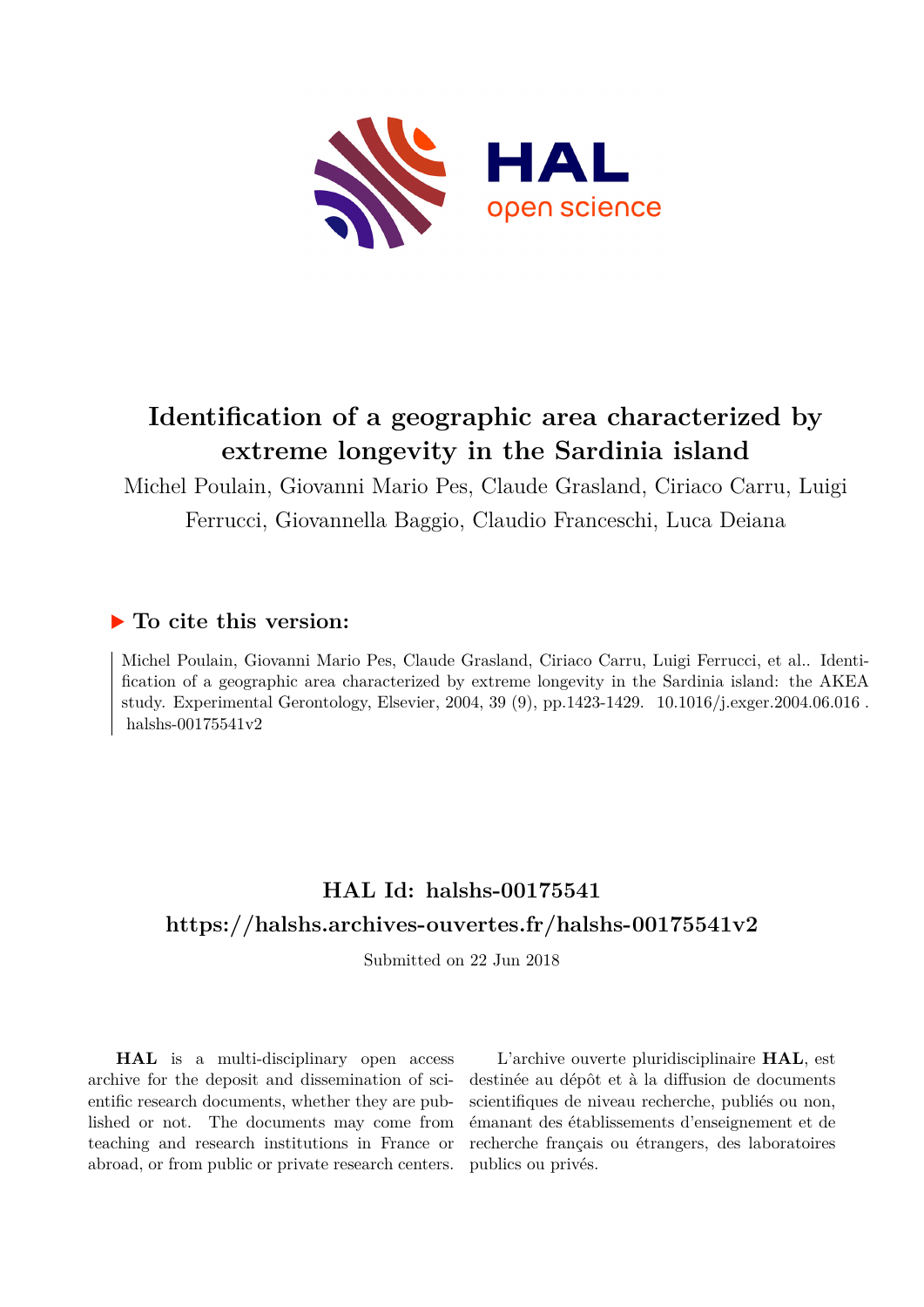

Available online at www.sciencedirect.com



Experimental Gerontology 39 (2004) 1423–1429

Experimental Gerontology

[www.elsevier.com/locate/expgero](http://www.elsevier.com/locate/expgero)

# Identification of a geographic area characterized by extreme longevity in the Sardinia island: the AKEA study

Michel Poulain<sup>a,\*</sup>, Giovanni Mario Pes<sup>b</sup>, Claude Grasland<sup>c</sup>, Ciriaco Carru<sup>b</sup>, Luigi Ferrucci<sup>d,e</sup>, Giovannella Baggio<sup>f</sup>, Claudio Franceschi<sup>g</sup>, Luca Deiana<sup>b</sup>

a<br>Annes-GéDAP, Groupe d'Etudes de Démographie Appliquée, Université Catholique de Louvain, Louvain-la-Neuve, Belgique

<sup>b</sup>Institute of Clinical Biochemistry, University of Sassari, Italy

<sup>c</sup>UMR Géographie-cités, University Paris 7, France

<sup>d</sup>Longitudinal Studies Section. Clinical Research Branch, National Institute on Aging, Baltimore, MD, USA

<sup>e</sup>Laboratory of Clinical Epidemiology, Geriatric Department, Italian National Research Centre on Aging (INRCA), Firenze, Italy

<sup>f</sup>Internal Medicine Unit, Azienda Ospedale-Università di Padova and University of Sassari, Italy

e<br>Bepartment of Experimental Pathology and C.I.G., University of Bologna, and INRCA, Department of Gerontological Research, Ancona, Italy

Received 6 May 2003; accepted 22 June 2004 Available online 9 August 2004

#### Abstract

High prevalence and low female/male ratio for validated centenarians are observed in Sardinia and these findings appear to be thus far unique to this island. Moreover a specific region on the island is characterized by exceptional male longevity. We calculated the extreme longevity index (ELI), defined as the percentage of persons born in Sardinia between 1880 and 1900, who became centenarians. A gaussian smoothing method was used in order to identify the so-called 'Blue Zone', where longevity is concentrated in the central-eastern part of the island and covers all the mountainous areas of central Sardinia. The estimated life expectancy in the 'Blue Zone' is longer than in the remaining territory of the island especially for men and the male to female ratio among centenarians born in this area is 1.35 compared to 2.43 in the rest of Sardinia. The specific mechanism by which persons living in this territory were more likely to reach extreme longevity remains unknown but it is interesting to note that most of the 'longevity hot spots' identified in various regions of the world over the years have been located in mountainous geographical areas even if none of these longevity regions have been fully validated. An alternative and interesting hypothesis is that the high rate of inbreeding determined by frequent marriages between consanguineous individuals and low immigration rates have progressively decreased the variability of the genetic pool and facilitated the emergence of genetic characteristics that protect individuals from diseases that are major causes of mortality particularly in older individuals. Given the exceptionally high prevalence of male centenarians in the 'Blue Zone', it is reasonable to assume that either the environmental characteristics or the genetic factors, or both, exert their favorable effect more strongly in men than in women. Thus, the mechanism involved may be modulated by the hormonal milieu, or may be associated with genes located in the sex chromosomes.

 $© 2004 Elsevier Inc. All rights reserved.$ 

#### 1. Introduction

Although it is widely recognized that life expectancy is influenced by a combination of genetic and environmental factors, it is still unknown whether specific characteristics of the natural or cultural environment may facilitate the emergence of extreme longevity. In a study recently performed in Sardinia, Italy (Deiana et al., 1999), we found that the prevalence of centenarians was higher than in other European countries (16.6 per 100,000 inhabitants compared with 10 per 100,000), and that the female/male ratio was 2:1, substantially lower than the ratio reported by any previous study (generally more than 5:1, Table 1). High prevalence and lower female/male ratio were particularly evident in Nuoro, the most remote and mountainous regions among the four Sardinian provinces. These findings were remarkable but also suspicious since all previous reports on

<sup>\*</sup> Corresponding author: Address. Ge´DAP, UCL, Bd. Devreux 6, 6000 Charleroi, Belgium. Tel.: +01-32-494425140; fax: +01-32-71202505. www.gedap.ucl.ac.be

E-mail address: poulain@sped.ucl.ac.be (M. Poulain).

<sup>0531-5565/\$ -</sup> see front matter © 2004 Elsevier Inc. All rights reserved. doi:10.1016/j.exger.2004.06.016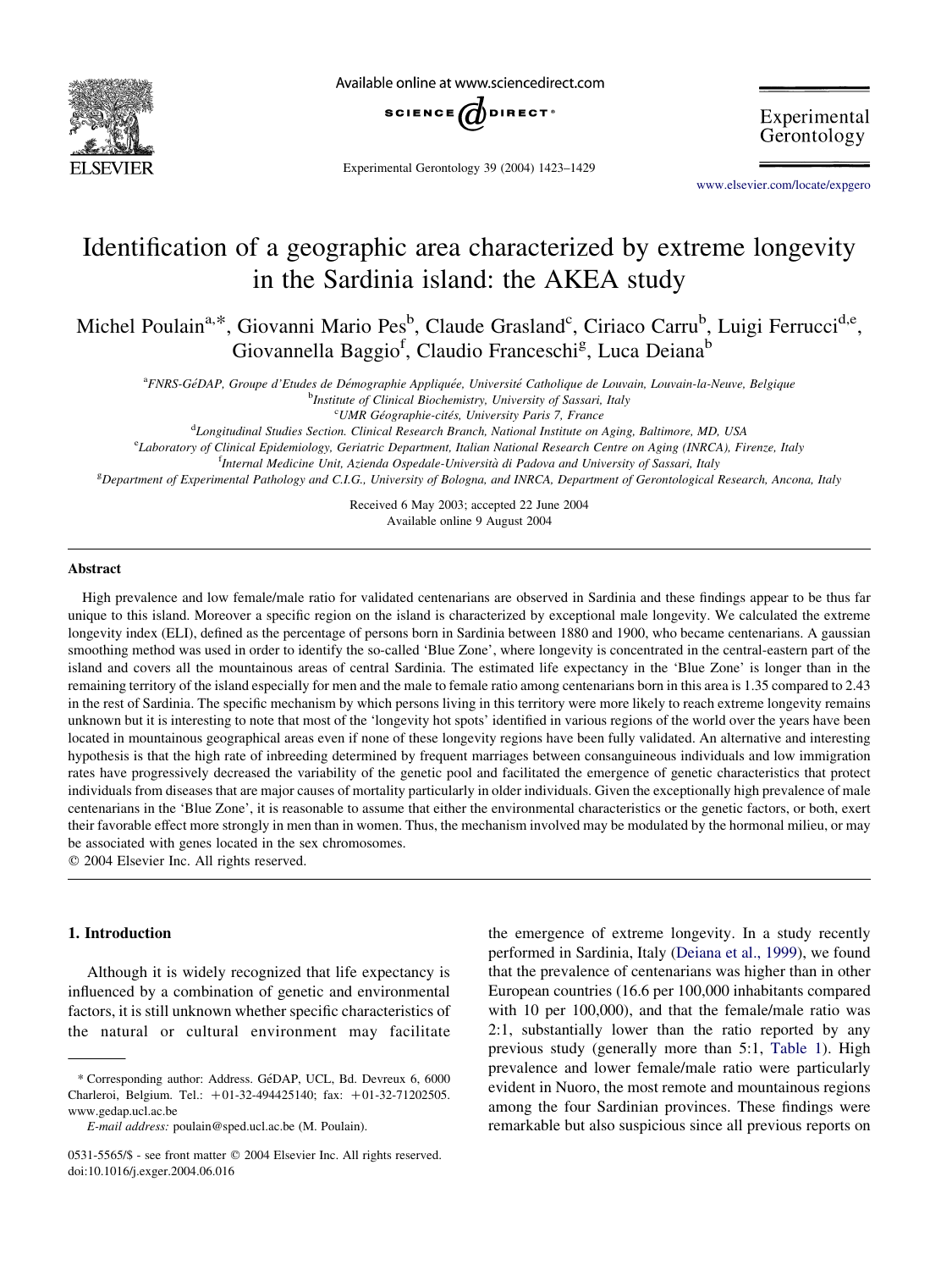Table 1 Comparative figures on centenarian prevalence and sex ratio

| Countries<br>and regions | Date             | Prevalence (number)<br>of living centenar-<br>ians per 100.000<br>inhabitants) | Sex ratio<br>(among living)<br>centenarians<br>females/males) |
|--------------------------|------------------|--------------------------------------------------------------------------------|---------------------------------------------------------------|
| Belgium                  | January 1st 2002 | 10.5                                                                           | 7.08                                                          |
| Denmark                  | July 1st 2002    | 10.4                                                                           | 6.27                                                          |
| Sweden                   | January 1st 2003 | 12.6                                                                           | 5.64                                                          |
| Italy                    | January 1st 2001 | 14.1                                                                           | 3.80                                                          |
| Sardinia                 | January 1st 2001 | 16.6                                                                           | 2.70                                                          |
| <b>Nuoro</b><br>province | January 1st 2001 | 17.9                                                                           | 1.40                                                          |

Source: statistical offices of respective countries.

exceptional long living populations concentrated in specific geographical areas have later been invalidated and explained by age misreporting or other errors in data collection (Koening, 2001, Jeune and Vaupel, 1995, 1999). Moreover, the fact that these peculiar findings were obtained in the Sardinian population is particularly interesting since Sardinians remained genetically isolated for a number of centuries and Sardinia experienced no immigration in recent history (Cavalli-Sforza et al., 1994). Moreover, the living habits in Sardinia have remained almost constant over the years, particularly in some parts of the island, where strong cultural and anthropological traditions are still present.

The major aims of the present study were: (1) to confirm the high prevalence and the unexpected low female/male ratio of centenarians in Sardinia, using multiple information sources; (2) to test the hypothesis that the geographical distribution of centenarians in Sardinia is non-random, and that a geographic area exists, where the population is characterized by exceptional longevity of men.

#### 2. Methods

To validate the age of the centenarians identified in the  $AKEA<sup>1</sup>$  study (Deiana et al., 1999; Poulain et al., 2000), we first visited the Registry Office of the 40 municipalities where we had originally found the highest prevalence of centenarians and identified the oldest centenarians. To identify possible inconsistencies, we checked carefully the original documents and collected additional data from the birth register, the marriage register and the death register as well as from the population register *(anagrafe)*.

The area with the highest concentration of centenarians could not be simply identified by grouping all municipalities with the highest percentage of the centenarians among the residents. In fact, the percentage of living centenarians can be largely influenced by migrations and changes in the structure of the population over the century. As an alternative, we calculated the extreme longevity index (ELI), defined as the percentage of persons born in Sardinia between  $1880$  and  $1900^2$ , who became centenarians. This index, traditionally used in historical demography, conveys information on the probability that a person born in a given place becomes a centenarian. Moreover, the ELI is more stable and reliable than the simple one-year prevalence, because the number of centenarians used in the calculation is much higher. The ELI may be slightly underestimated because some newborns of the 1880–1900 cohorts emigrated out of Sardinia and could have become centenarians outside the island. Additionally, as we considered only the centenarians who were born in Sardinia, overestimation of ELI due to immigration is very unlikely.

To calculate ELI values for the 377 Sardinian municipalities, we used two types of data:

- (1) statistics provided by the Italian National Statistical Institute (ISTAT) on the number of births that occurred in all Sardinian municipalities for the years 1880– 1900<sup>3</sup>,
- (2) information collected in death registers of all municipalities on the place of birth of all centenarians who died during the years 1980–2000 or were alive in 2001.

Thereafter, the ELI for a given municipality was obtained by comparing the number of centenarians born in this municipality to the number of births that occurred in the same municipality from 1800 to 1900 included. Accordingly, when calculating the ELI index we did not assume that centenarians lived and died, where they were born, as it is usually done when calculating the usual centenarian prevalence.

To test the hypothesis that the geographical distribution of centenarians in Sardinia is non-random and that a peculiar geographic area could be identified, where ELI is consistently and significantly higher than in the whole of Sardinia, we used a spatial deterministic model (Grasland, 2000; Rogerson, 2001). Specifically, we tested the hypothesis that municipalities with high ELI and municipalities with low ELI are organized in clusters and that in the high ELI cluster all the municipalities with ELI higher than the average ELI for Sardinia would be spatially adjacent to cover a specific territory. To eliminate some random error, we did not include municipalities with high ELI but completely surrounded by

<sup>&</sup>lt;sup>1</sup> AKEA is an acronym extracted from the Sardinian traditional wisk A KENT ANNOS that means approximatively "Health and life up to 100".

<sup>&</sup>lt;sup>2</sup> In order to get a larger number of centenarians we decided to start with the cohort born in 1880 and included all subsequent generations up to 1900 included, where the latest centenarians could be found at the time of the research. <sup>3</sup> Please note that some changes have occurred in the delimitation of

municipality territory and moreover new municipalities were created as there were only 366 at the end of the 19th century.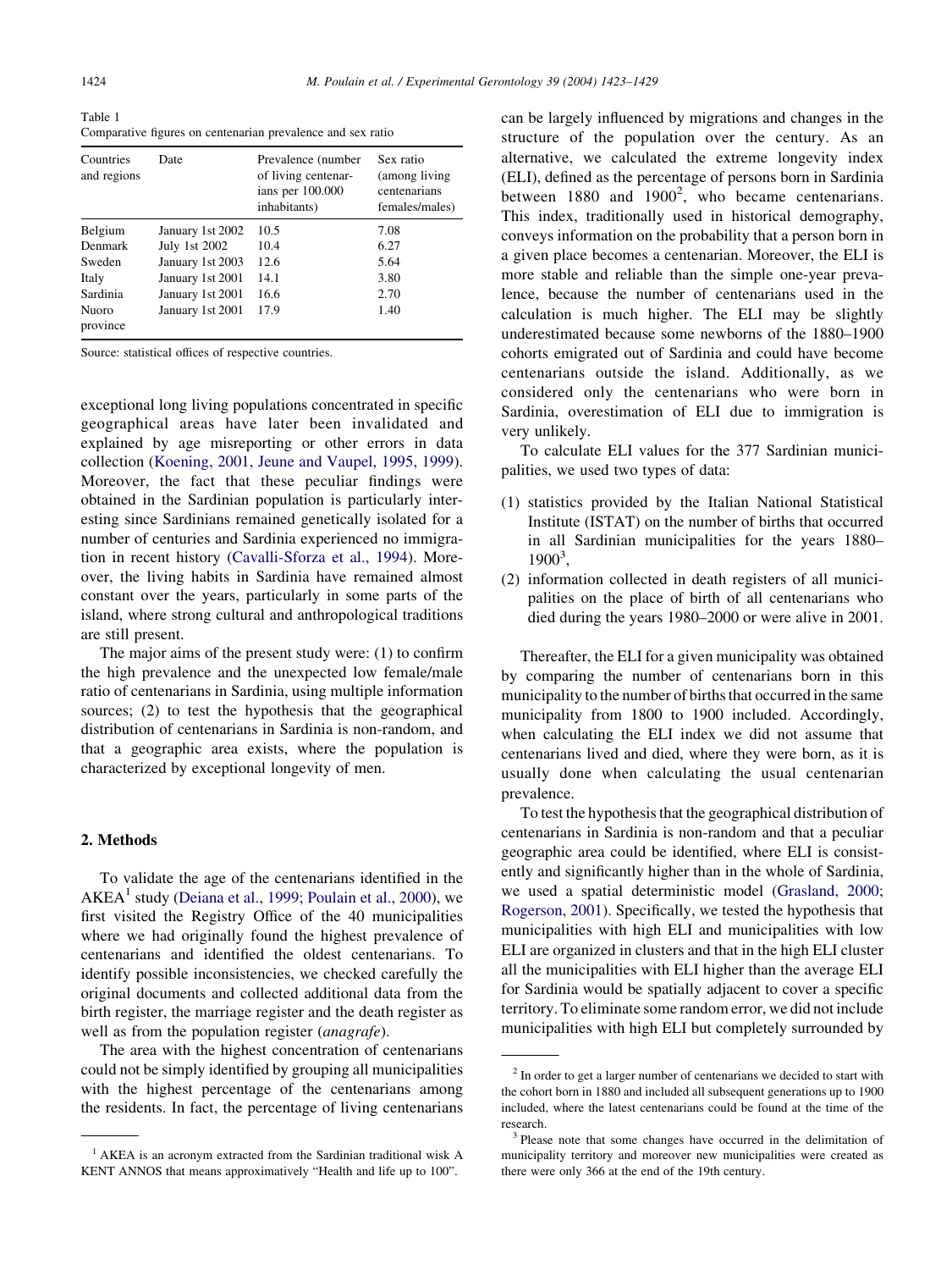municipalities with low ELI, and included municipalities with low ELI but which were completely surrounded by municipalities with high ELI.

We estimated the difference between the number of centenarians born in the municipality  $i$ ,  $X(i)$ , and the expected theoretical number of centenarians for the same municipality,  $X'(i)$ . Based on the number of births between 1880 and 1900,  $P(i)$ , and the average ELI for the whole Sardinian population  $X_{\text{tot}}/P_{\text{tot}} = 0.00219$  (1132 centenarians per 516,276 newborns), as follows:

$$
X'_{i} = P_{i} \cdot (X_{\text{tot}}/P_{\text{tot}}) = P_{i} \times 0.00219
$$
 (1)

Meaningful, positive differences between specific municipalities and the whole of Sardinia were identified using the chi-square distance between theoretical and observed numbers of centenarians as follows:

$$
Chi^{2}(i) = [X'_{i} - X_{i}]^{2}/X'_{i}
$$
\n(2)

This test is valid assuming that the expected number of centenarians in the municipality is larger than five. Based on the average probability that a newborn would become a centenarian, we calculated that a minimum number of 2283 newborns would be required to fulfill this condition and obtain a  $\text{Chi}^2$  > 3.841. None of the 377 Sardinian municipalities met these two conditions. To overcome this problem, we used a multiscalar smoothing method based on Gaussian neighborhood distribution (Grasland et al., 2000) that allows the study of the spatial concentration of centenarians as a continuum, and is not limited by the division of the Sardinian territory into 377 municipalities. The first step was to select the optimum scale in



Fig. 1. Mapping significant positive differences between observed number of centenarians and theoretical numbers based of average Sardinian value with Gaussian smoothing method and 15 km distance.

the Gaussian neighborhood distribution that would provide the best compromise between sufficiently large sample sizes and integrity of the information on the spatial distribution of centenarians. We found that a 15-km Gaussian smoothing was large enough to capture the required minimal number of newborns without loosing too much information on the spatial variation. Using this method, we produced a map, where the concentration of centenarians is depicted as an area shaded in different colors, similar to the isobars in a weather map (Fig. 1). On this map, the intensity of the color blue is proportional to the value of ELI. The computed value in a given point is, in fact, the value related to the 15-km neighborhood of this point. For a given point  $i$  (not necessarily a municipality center) the Gaussian smoothing method is based on the following formulas, where  $\delta$  is the smoothing distance:

Observed potential for centenarians in a Gaussian surrounding with distance  $\delta$ 

$$
X(i, \delta) = \Sigma j X_j \cdot \exp(\alpha \cdot D_{ij}^2)
$$
 with  $\alpha = \ln(0.5)/\delta^2$ 

Observed potential for births in a Gaussian surrounding with distance  $\delta$ 

$$
P(i, \delta) = \Sigma j P_j \cdot \exp(\alpha \cdot D_{ij}^2)
$$
 with  $\alpha = \ln(0.5)/\delta^2$ 

Theoretical potential for centenarians in a Gaussian surrounding with distance  $\delta$ 

$$
X'(i, \delta) = P(i, \delta) \times X_{\text{tot}}/P_{\text{tot}}
$$

Chi-2 distance between observed and theoretical potential for centenarians in the Gaussian surrounding

$$
Chi^{2}(i, \delta) = [X'(i, \delta) - X(i, \delta)]^{2}/X'(i, \delta)
$$

Corresponding Gaussian smoothed value of ELI

$$
Ell(i, \delta) = X(i, \delta)/P(i, \delta)
$$

Therefore, the map appears continuous. Additionally, the red isoclines are related to a  $\text{chi}^2$  test of the null hypothesis,  $H<sub>0</sub>$ : the observed number of centenarians born in the neighborhood of a point is not significantly higher than the expected value according to the average value for Sardinia. In other words, we test if the number of births located in the 15 km neighborhood and the number of centenarians born in the same neighborhood are sufficiently high to reject the  $H_0$ . Determining the ELI is not sufficient because a high value of ELI could be obtained on a small sample and could therefore be related to random variations. Alternatively, a smaller positive deviation of the ELI could be significant if it is measured in an area, where the number of newborns is large.

From this first map, we estimated a second map based on contiguous municipalities, using the assumption that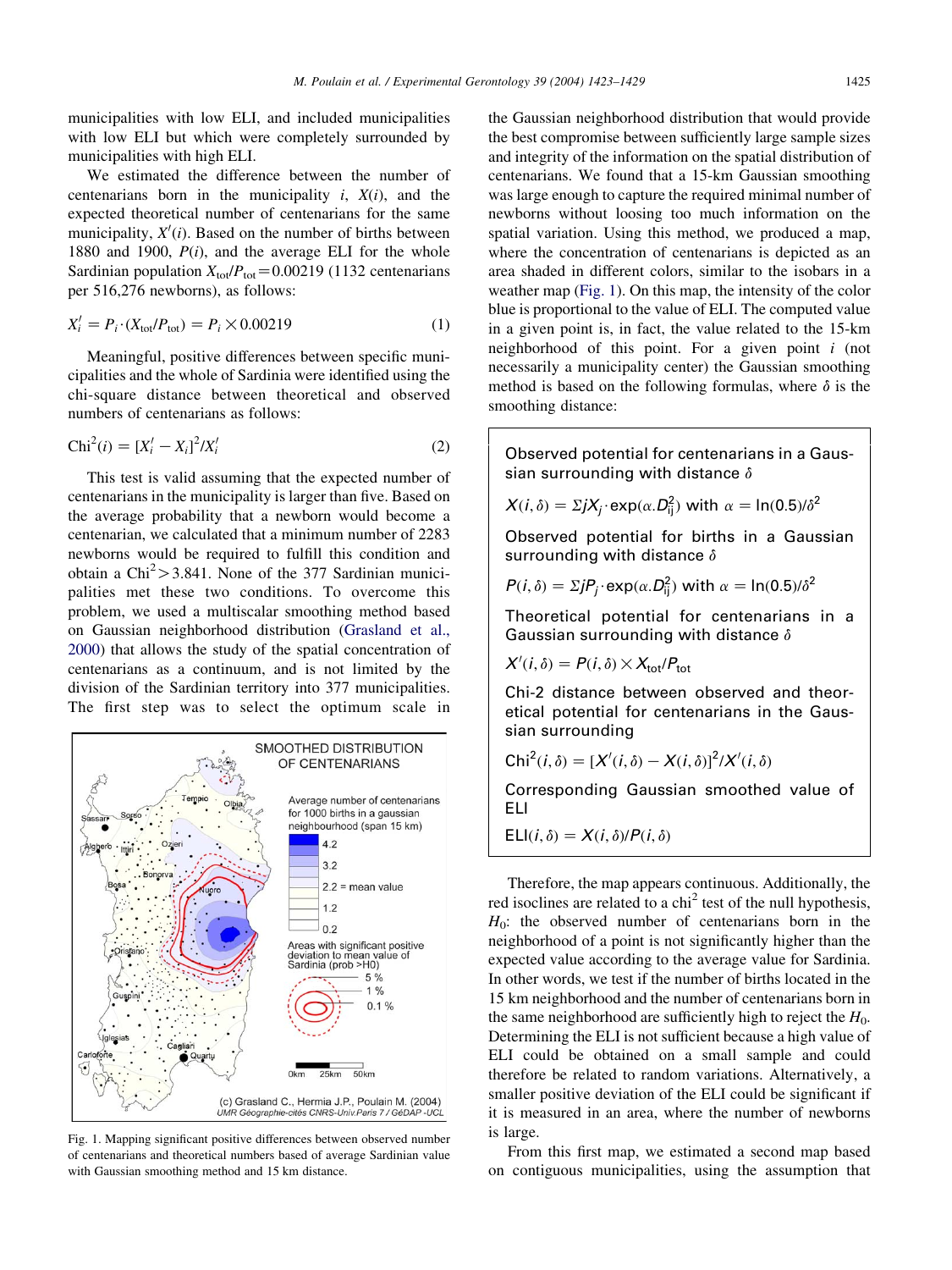the inclusion of a given municipality is determined by the value of ELI calculated for all persons and centenarians born within this municipality, the distance considered being large enough to reach a significant value for ELI. The need to express the map in terms of municipalities comes from the fact that geographical, cultural and socio-economic information are aggregated by municipality.

The great advantage of the Gaussian smoothing method (compared to a direct observation of municipality values or to an aggregation of municipalities) is that (i) the biases related to the shape and size of territorial divisions is reduced and that such a method allows for the selection of the best compromise between sample size of the neighborhoods and the variability of the spatial distribution, and (ii) it gives the possibility to test  $H_0$  on a spatial sample of sufficient size (Tobler, 1969; Grasland et al., 2000).

### 3. Results

#### 3.1. Age validation

The ages of the centenarians previously identified and described in the AKEA study (Deiana et al., 1999) were all confirmed, with only one exception. A female centenarian who, according to the Death Registry of Villagrande municipality, died in 1985 at 110 years, but was in fact her younger sister, born 22 months later (Poulain et al., 2000) and therefore a true age was 107 years (approx. 107.8). These results confirmed the previously reported high prevalence and relatively low female/male ratio of centenarians in Sardinia (2:1), particularly in the Nuoro province (1:1).

### 3.2. Geographical mapping of Sardinian longevity using the extreme longevity index (ELI)

For the whole Sardinian population, the average value of ELI was 0.00219 (1132 centenarians divided by 516,276 newborns between 1880 and 1900).The results obtained by applying the multiscalar smoothing method to the geographical distribution of the ELI, suggested the existence of a geographic area characterized by a higher prevalence of exceptional longevity. This area is represented in blue shading in Fig. 1. The corresponding map based on aggregation of municipalities is presented in Fig. 2 and was defined as the 'Blue Zone' because in the course of the analysis it was originally delineated using a blue marker. The main area, where exceptional longevity is concentrated is located in the central-eastern part of the island (south-east of the Nuoro province) and covers all the mountainous areas of central Sardinia. The southwest portion of the island, as well as the main urban areas of Cagliari, Sassari, Olbia, and Oristano, are not included. Based on the level of ELI, the 'Blue Zone' can be further subdivided in order to identify a more



Fig. 2. Final shaping of the 'Blue Zone'or Extended Blue Zone (EBZ) including the Restricted Blue Zone (RBZ), both as a cluster of contiguous communes and using Gaussian smoothing method with appropriate distance for each municipality in order to get a significantly higher value of ELI.

restricted zone (hereon indicated as 'Restricted Blue Zone' or RBZ).

In this limited area, 91 persons, (47 men and 44 women) became centenarians of the 18,000 who were born in the area between 1880 and 1900. This is three-fold the number of centenarians expected based on the Sardinian average. For the whole 'Blue Zone' (indicated further as 'Extended Blue Zone' or EBZ), within the same 21 years birth cohort, 631 centenarians (269 men and 362 women) were born in the EBZ among a total of 240,000 newborns. This number is 50% higher than expected based on the Sardinian average. Thus, while more than half of the persons who were born in Sardinia between 1880 and 1900 and subsequently became centenarians were born in the EBZ, currently, less than one quarter of the Sardinian population lives in this region.

#### 3.3. Major characteristics of the 'Blue Zone'

Major characteristics of EBZ and RBZ, in comparison to non-BZ and total Sardinia are presented in Table 2. Mortality in the EBZ was lower and estimated life expectancy was longer than in the remaining territory of the island especially for men. The sex ratio is 1.35 in the EBZ compared to 2.43 in the rest of Sardinia and, remarkably, there are more male than female centenarians in the RBZ (47 males and 44 females, sex ratio $=$ 0.94).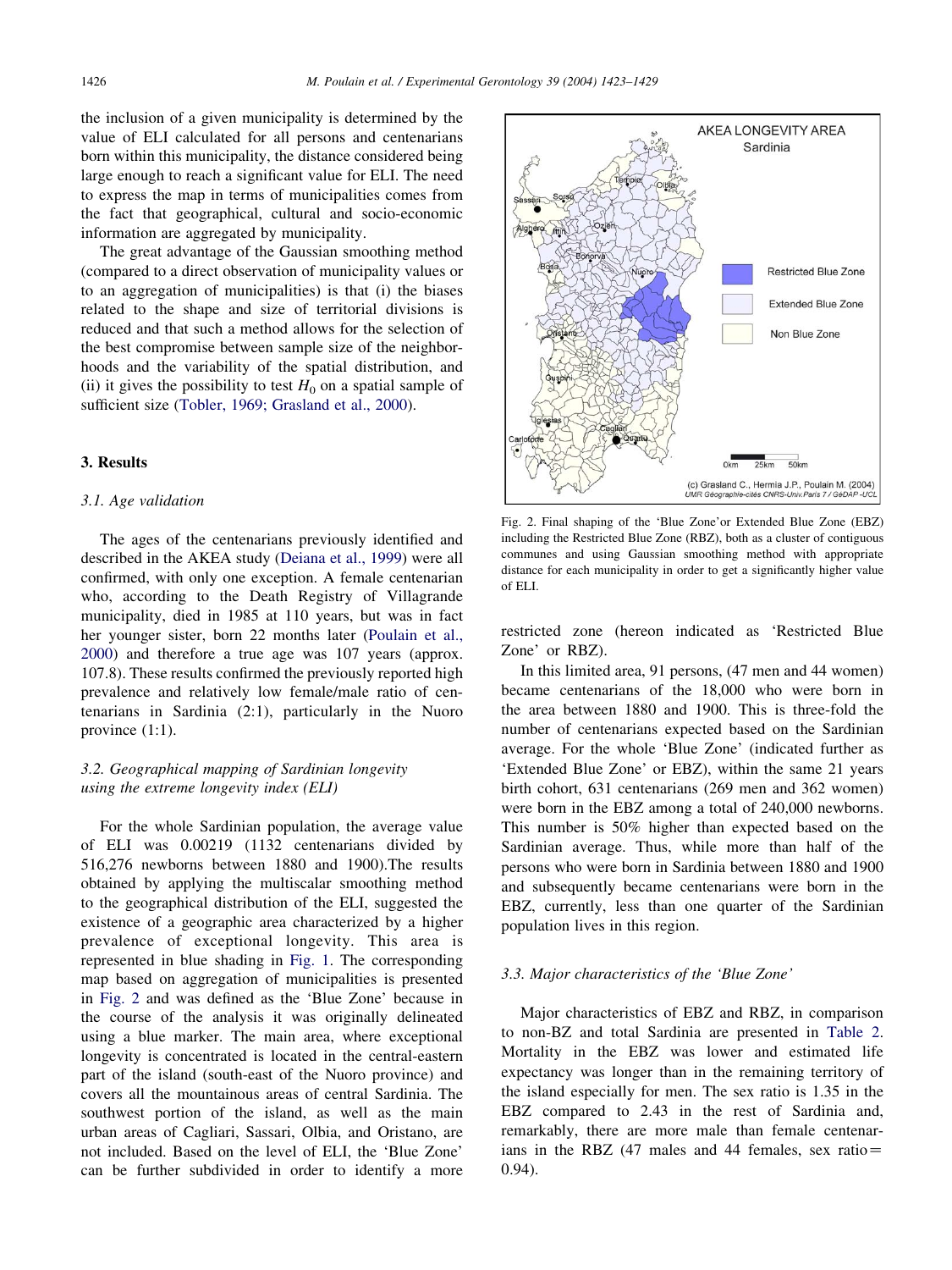Table 2

|  |  |  | Compared characteristics of the Restricted Blue Zone, the Extended Blue Zone and the non Blue Zone and the whole Sardinia <sup>a</sup> |
|--|--|--|----------------------------------------------------------------------------------------------------------------------------------------|
|--|--|--|----------------------------------------------------------------------------------------------------------------------------------------|

| Variables                                              | Restricted blue zone<br>(RBZ) | Extended blue zone (EBZ<br>including RBZ) | Non blue zone | <b>Total Sardinia</b> |
|--------------------------------------------------------|-------------------------------|-------------------------------------------|---------------|-----------------------|
| Population 2001                                        | 42,113                        | 432,475                                   | 1,199,405     | 1,631,880             |
| Area (sq km)                                           | 1559                          | 13,053                                    | 11,038        | 24,090                |
| Population density 2001                                | 27.0                          | 33.4                                      | 107.7         | 67.7                  |
| Number of communes                                     | 15                            | 188                                       | 189           | 377                   |
| Average altitude                                       | 588                           | 417                                       | 142           | 280                   |
| Births 1880-1900                                       | 17,865                        | 239,439                                   | 276,837       | 516,276               |
| Centenarians 1880-1900                                 | 90                            | 635                                       | 497           | 1132                  |
| Extreme longevity index (ELI)                          | 509                           | 264                                       | 181           | 219                   |
| Male centenarians 1880-1900                            | 47                            | 269                                       | 146           | 415                   |
| Female centenarians 1880–1900                          | 44                            | 362                                       | 355           | 717                   |
| Male longevity index                                   | 512                           | 218                                       | 103           | 156                   |
| Female longevity index                                 | 506                           | 311                                       | 264           | 286                   |
| Sex ratio for centenarians 1880–1900                   | 0.936                         | 1.346                                     | 2.432         | 1.728                 |
| Male life expectancy at birth $(1982-1998)^{b}$        | 75.0                          | 74.3                                      | 73.9          | 74.0                  |
| Male life expectancy at 60 $(1982-1998)^{b}$           | 20.9                          | 20.3                                      | 19.3          | 19.4                  |
| Male life expectancy at 80 $(1982-1998)^{b}$           | 8.7                           | 8.2                                       | 7.3           | 7.5                   |
| Female life expectancy at birth<br>$(1982 - 1998)^{b}$ | 82.2                          | 80.7                                      | 80.5          | 80.5                  |
| Female life expectancy at 60 $(1982-1998)^{b}$         | 25.9                          | 23.7                                      | 23.3          | 23.4                  |
| Female life expectancy at 80 $(1982-1998)^{b}$         | 11.1                          | 8.7                                       | 8.3           | 8.3                   |
| Population variation 1961-2011                         | $-9.4%$                       | $-11.0%$                                  | 28.5%         | 15.0%                 |
| Average size of household                              | 3.12                          | 3.02                                      | 3.19          | 3.14                  |
| Average number of rooms per housing                    | 6.05                          | 6.24                                      | 5.80          | 5.93                  |
| Work or study in commune $(p 100)$                     | 37.5%                         | 40.2%                                     | 41.0%         | 40.7%                 |
| Hospital beds per 10,000 inhabitants                   | $\mathbf{0}$                  | 43.0                                      | 68.4          | 61.5                  |
| TV per 100 inhabitants                                 | 23.0%                         | 26.0%                                     | 25.3%         | 25.5%                 |
| Telephone per 100 inhabitants                          | 25.5%                         | 28.7%                                     | 30.6%         | 30.1%                 |
| Car per 100 inhabitants                                | 36.6%                         | 39.5%                                     | 46.4%         | 44.5%                 |

<sup>a</sup> Data are based on our own calculations or by aggregating ISTAT data at municipality level.

<sup>b</sup> Life expectancy calculated, by Graziella CASELLI and Rosa Maria LIPSI based on ISTAT data (Caselli and Lipsi, 2003).

From the geographical point of view, the 'Blue Zone' is a mountainous region, which was quite remote and difficult to access until a few decades ago. Such a geographic situation discouraged immigration, favored inbreeding, intermarriage and consanguinity, thus decreasing the variability of the genetic pool. For many years an agricultural economy, pastorizia, and livestock breeding represented the only sources of income. The inhabitants of this area maintain the cultural and anthropological characteristics typical of the ancient traditions, which are favored by local authorities. Accordingly, nutrition and other lifestyle habits are rather conserved and healthy.

## 4. Discussion

Two findings particularly stand out from this study: this work confirms previous research indicating the relatively high prevalence of centenarians in Sardinia and that there is an unusually low ratio of female to male centenarians, particularly in one isolated region of the island. This study provides solid evidence that the geographic distribution of longevity in Sardinia is not homogeneous, and that a specific geographic area exists, where the probability of becoming a centenarian has been significantly higher than in the remaining territories of the island. Interestingly, the area of extreme longevity is located in the mountainous geographical region, which has been relatively isolated until recent times. The specific mechanism by which persons living in this territory were more likely to reach extreme longevity remains unknown but it is interesting to note that most of the 'longevity hot spots' identified in various regions of the world over the years were located in mountainous geographical areas even if none of these longevity regions have been fully validated. The peculiar climatic and cultural features of this zone including nutrition and life styles of the population can be considered as shared characteristics favoring extreme longevity in the resident population, therefore facilitating the emergence of longlived individuals.

An additional and interesting hypothesis is that the high rate of inbreeding determined by frequent marriages between consanguineous individuals and low immigration rates have progressively decreased the variability of the genetic pool and facilitated the emergence of genetic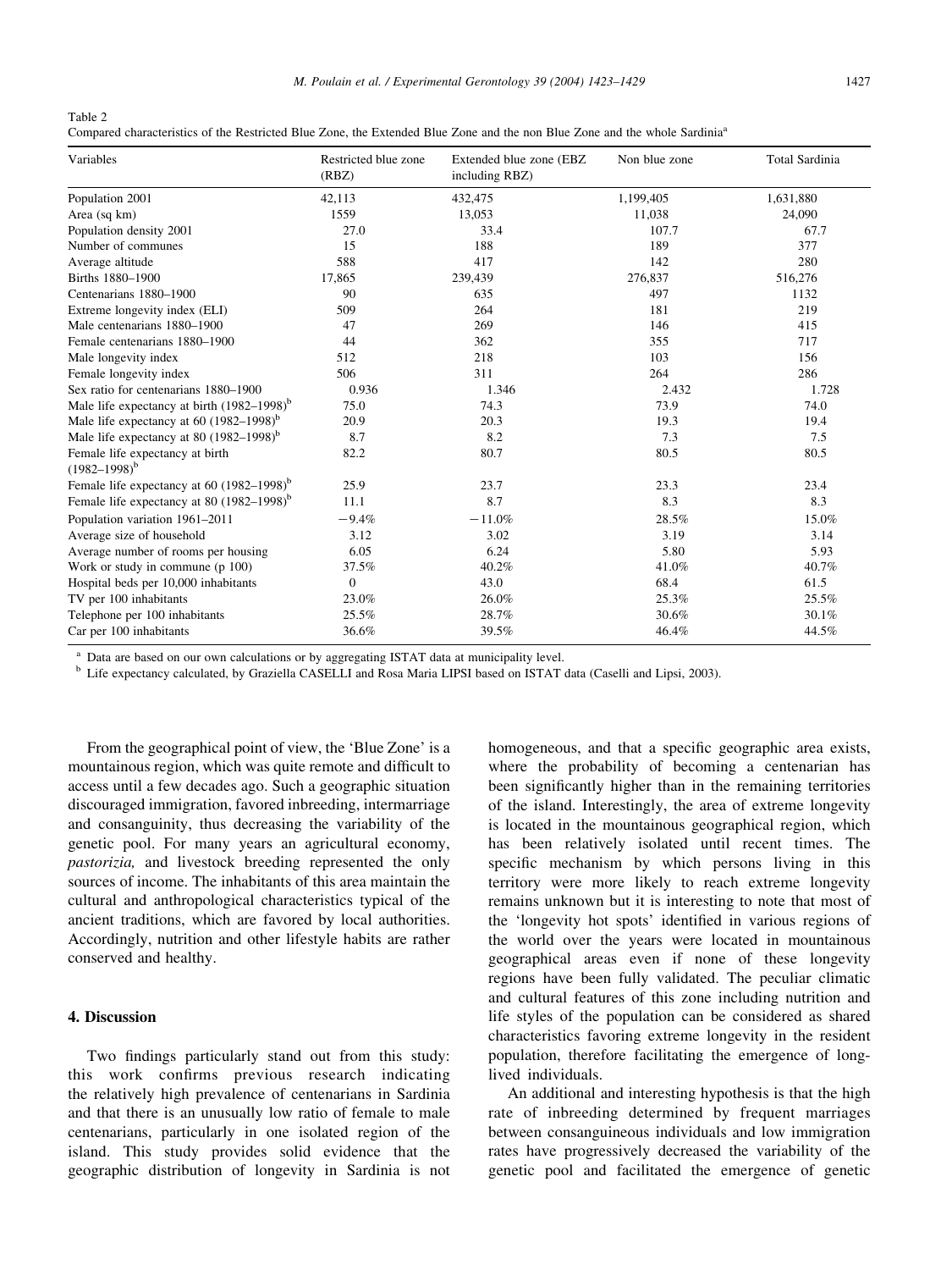characteristics that either do not predispose for and/or might actually protect individuals from diseases that are major causes of mortality particularly in older individuals (Tan et al., 2001). Given the exceptionally high prevalence of male centenarians in the 'Blue Zone', it is reasonable to assume that either the environmental characteristics or the genetic factors, or both, exerted their favorable effect more strongly in men than in women. Thus, the mechanism involved may be modulated by some physiology specific to men (e.g. hormones), or may be associated with genes located in the sex chromosomes. Alternatively, it is also possible that the factors contributing to high longevity acted similarly in men and women, but some environmental or cultural factor determined a higher mortality in older women compared to older men. Some features of the Sardinian culture, where the role of men in the family was strongly predominant may suggest that the existence of such a sex-specific selection process cannot be excluded (Da Ré et al., 1984).

One of the most important strengths of our study is the validity of the data on the age of centenarians, which were cross-validated using at least three independent sources of information. Compared with the data collected in the AKEA database, in the validation study we found only one trivial discrepancy. As mentioned in the introduction, this is important because previous claims of 'longevity hot spots' were generally disqualified by subsequent, more rigorous data collection.

Additionally, we use the ELI for the assessment of longevity instead of the traditional measure of prevalence of centenarians and this innovative tool makes our analysis particularly robust and reliable. This index is particularly adequate in Sardinia where the population experienced large migration flows on both internal and international levels. We suggest that the analytical approach based on the ELI should be used in other studies on centenarians in order to develop more reliable international comparisons on a worldwide scale. Even using the ELI that considers all the centenarians who lived in a 20-year period, we lacked the statistical power to perform a crude aggregation of municipalities, and we had to use a smoothing method based on statistical modeling of predefined Gaussian neighborhoods. This method provided clearly interpretable information. Further refinement and wider application of this method in studies on the geographical distribution of longevity is warranted.

The characterization of the 'Blue Zone' for environmental factors that might influence longevity was limited to altitude, socio-economic status and cultural background. This information is easily accessible at the municipality level but are certainly inadequate to capture the critical factors that allowed the emergence of a higher number of centenarians in the 'Blue Zone', compared to the rest of the island. The direct collection of historical and current information based on specific scientific hypothesis should be attempted in the future.

In conclusion, we demonstrated that the high prevalence and the peculiarly low female/male ratio of centenarians in Sardinia are not homogeneously distributed across the entire island territory. Future studies focusing on environmental uniqueness of the 'Blue Zone' and on the genetic characteristics of its inhabitants may shed new light on the mechanism that influences longevity in humans.

### Acknowledgements

The research presented here was financed by the US National Institute on Aging, subcontract with Duke University n. 03-SC-NIH-1027, by funds from the Max-Planck Institute for Demographic Research (MPIDR) in Rostock, Germany, and by The Autonomous Region of Sardinia, Italy. We gratefully acknowledge the support from the Italian National Statistical Institute (ISTAT) and thank especially Dr Marianna Tosi (Centro Informazione Statistica, ISTAT, Cagliari, Sardinia) who supplied us with most of the Sardinian demographic data at municipality level. We are particularly indebted to the Civil State Registry Office of all Sardinian municipalities for providing access to the birth, marriage, and death registers covering the period from 1867 to 2001. We thank Prof Graziella Caselli and Dr Maria Rosa Lipsi from the Dept. of Demographic Sciences, University 'La Sapienza', Rome, Italy for the calculation of life expectancy in the Sardinian population. A particular thank to Dr Alessandra Errigo and Dr Antonella Budroni for their skillful assistance in the collection of archival data.

#### References

- Caselli, G., Lipsi, R., 2003. Geographical Mortality Differences and Trends for the Elderly in Sardinia, 1982–1998. Dipartimento di Scienze Demografiche, Roma.
- Cavalli-Sforza, L.L., Menotti, P., Piazza, A., 1994. The History and Geography of Human Genes. Princeton University Press, Princeton, NJ.
- Da Ré, M.G., Murru-Corriga, G., Cossu, S., 1984. Le travail des femmes dans la Sardaigine traditionnelle, in Collectif, Les femmes et la question du travail, Lyon. Presses Universitaires De France, Paris, France, pp. 84–106.
- Deiana, L., Ferrucci, L., Pes, G.M., Carru, C., Delitala, G., Ganau, A., Mariotti, S., Nieddu, A., Pettinato, S., Putzu, P., Franceschi, C., Baggio, G., 1999. AKEntAnnos. The Sardinian study of extreme longevity. Aging Clinical and Experimental Research 11, 142–149.
- Grasland, C., 2000. Lissage cartographique et animation spatio-temporelle: quelques réflexions méthodologiques, Travaux de L'Institut de Géographie de Reims, 83-104.
- Grasland, C., Mathian, H., Vincent, J.M., 2000. Multiscalar Analysis of discrete social phenomena: Statistical problems and political consequences. Statistical Journal of the United Nations 17, 157–188.
- Jeune, B., Vaupel, J. (Eds.), 1995. Exceptional Longevity: From Prehistory to the Present. Odense Monographs on Population Aging, vol. 2. Odense University Press, Odense.